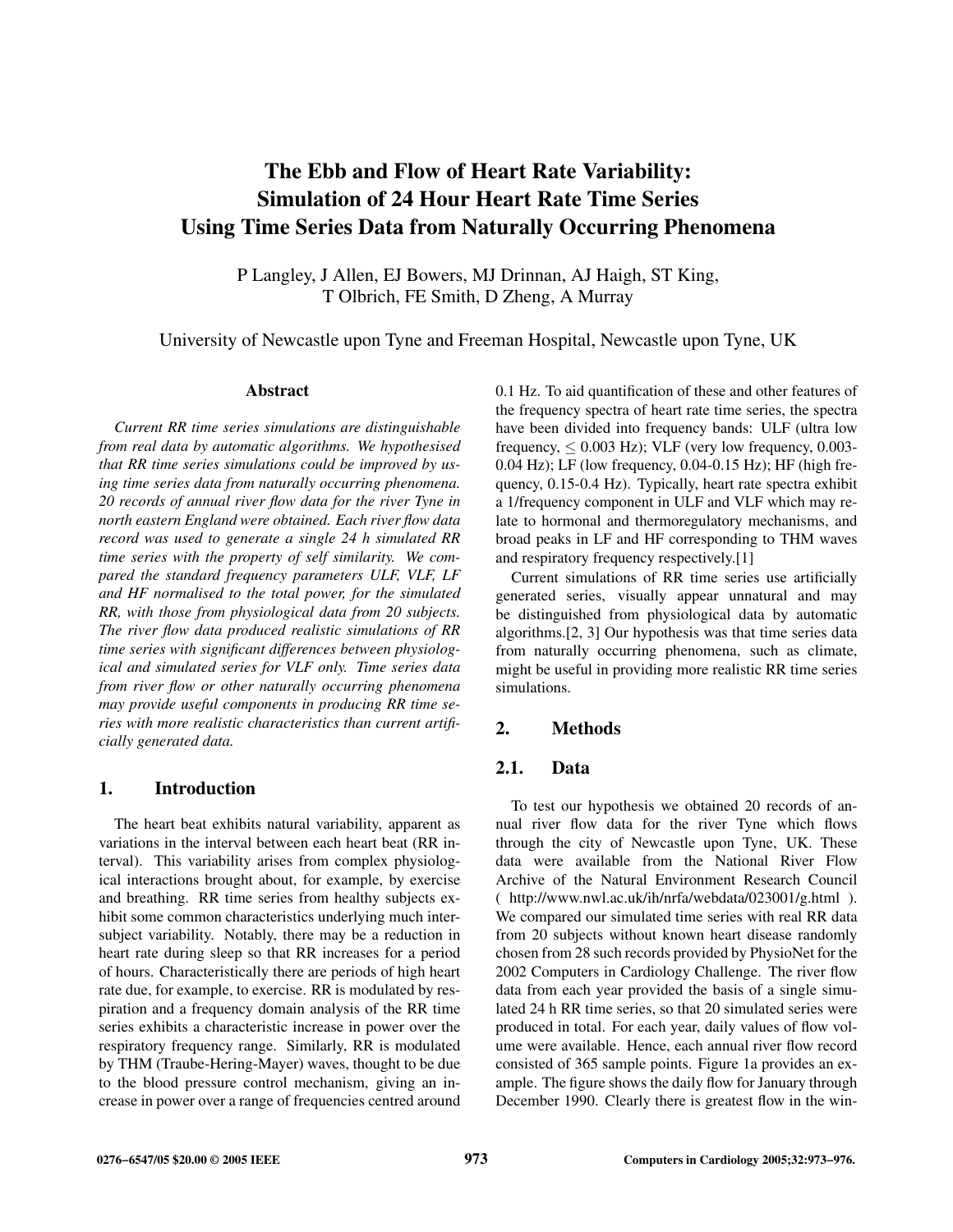

Figure 1. River flow data for 1990: (a) Time series (Jan - Dec), (b) Frequency spectrum.

ter months. The frequency spectrum is shown in figure 1b. Two weekly and weekly cycles of rainfall and/or upriver reservoir management actions are suggested by the peaks at approximately 0.06 and 0.14 cycles per day respectively.

# **2.2. Simulating the RR time series**

Our aim was to use only the river flow data without artificially generated signals to produce the simulated RR time series. From each of the river flow data records an RR time series was generated which exhibited both long and short term variability.

#### **2.2.1. Simulating long term RR variability**

Inverting the river flow data and scaling both time and amplitude axes provides a time series that exhibits long and medium term variability characteristics similar to those expected of RR time series over the 24 h period. Figure 2 illustrates this and is derived from the river flow data shown in figure 1. The characteristic slowing of heart rate or increase in RR during sleep is expressed by the corresponding fall in summer river flow. Periods of high heart rate or short RR, for example due to exercise, are expressed by periods of high flow volume. Translating the 365 sample points into a 24 h period provides a sampling interval of approximately 4 minutes (24\*60/365). This resolution is adequate for simulating the medium to long term changes in heart rate but is not sufficient resolution for the short term variability which occurs on a beat to beat basis.

# **2.2.2. Simulating short term (beat to beat) RR variability**

Realistic simulation required beat to beat RR variability to be simulated. To achieve this using only the river flow



Figure 2. Simulated long term RR (365 sample points).

data we used the property of self similarity. Self similarity is a property of many natural processes where features of the process exhibit similar characteristics at different time scales.[4] This was achieved by repeatedly concatenating sections of random interval from the long term RR signal (see figure 3). Additionally, the concatenated sections were randomly amplitude scaled. A further consideration was the frequency characteristics of the simulated signal. Compressing the river flow data into a shorter time interval had the beneficial effect of translating the spectra of the river flow data to frequencies more typical for RR data. By assuming a sampling rate of 5 Hz for the compressed river flow data, so that the 365 samples of each annual record of river flow compressed into 73 s, the simulated heart rate time series exhibited frequency characteristics similar to those from physiological data. In real heart rate data, a sample point occurs at each heart beat. This interval is of course variable but would be around 1 s for a subject at rest. It was necessary to decimate the short term RR sections to give a sample interval of 1 s.

# **2.2.3. Combining the long/medium and short term RR variability signals**

The RR time series for each river flow record was derived by combining the long and short term variability signals. For each of the 365 samples comprising the long term RR signal, 18 sections of short term RR signal of variable length and amplitude were generated and combined with the long term signal using the formula

$$
RR = LT(i) + \frac{j}{18}(LT(i+1) - LT(i)) + ST, \ \ j = 1:18
$$

where  $RR$  is a section of simulated RR time series,  $LT(i)$  is the  $i^{th}$  long term RR sample and  $ST$  is a short term RR section. 18 sections of variable length short term RR signal for each sample of the long term RR signal were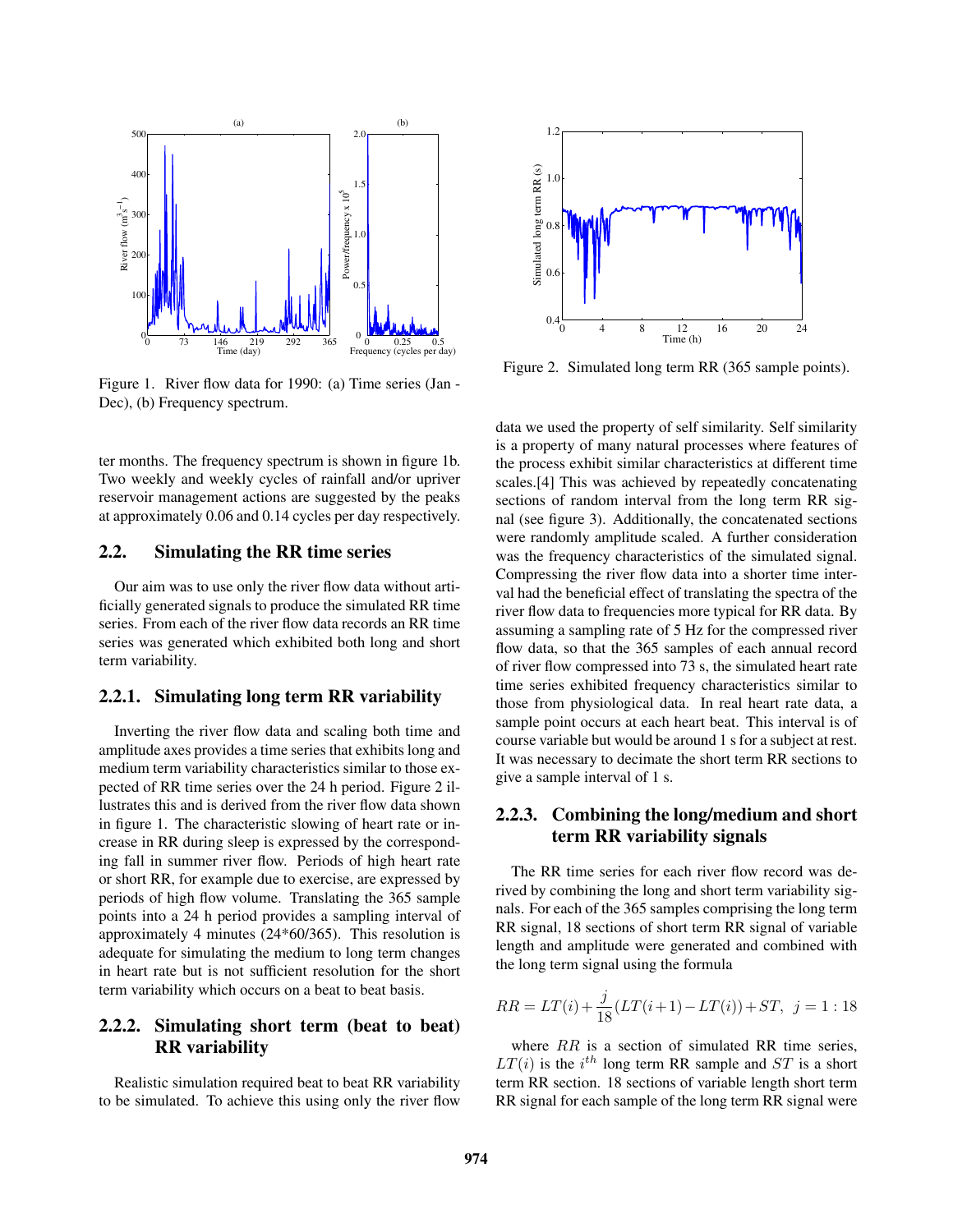(1) Take one sample period of the LT





(3) Generate 18 ST signals from random scaling of the original data...



(4) Add the ST signals to the interpolated LT signal.



Figure 3. Method of combining the long term (LT) and short term (ST) RR signals.

found to be sufficient for generating simulations of approximately 24 h duration. Figure 3 illustrates the formation of the RR time series.

The resultant signal was scaled so that the simulated RR had a maximum between 1.0 to 1.2 s and a minimum between 0.4 and 0.6 s. These were assigned randomly for each simulation to achieve sufficient variability between individual simulations necessary for inter-subject variability. The values are typical physiological ranges for healthy subjects.

#### **2.3. Assessing the simulated RR signals**

We compared the standard frequency parameters ULF, VLF, LF and HF normalised to the total power, for the simulated RR, with those from the physiological RR time series using the Student's *t*-test.

#### **3. Results**

Figure 4 shows two examples each of simulated and physiological RR time series and their associated frequency spectra. The simulated data are shown in the top two panels and the physiological data in the bottom two panels. The most notable difference was that most of the variability in the simulated signal lay below the mean level giving a 'flat top' appearance to the plots. In the physiological data variability lay both above and below the mean level. In the frequency domain the simulated data exhibited 'respiratory' peaks very similar to the physiological data. The ULF, VLF, LF and HF ratios for all physiological and simulated data are given in table 1. These indicate there is good agreement for the frequency content of the signals. The exception was that the simulated data lacked sufficient power in the VLF band which is usually characterised by the 1/frequency component.

Table 1. Mean (sd) of frequency parameters for physiological and simulated data.

|            | Physiological | Simulated  | D         |
|------------|---------------|------------|-----------|
| ULF        | 0.82(0.06)    | 0.84(0.03) | NS.       |
| <b>VLF</b> | 0.10(0.03)    | 0.07(0.02) | < 0.0008  |
| LF         | 0.04(0.02)    | 0.04(0.01) | NS.       |
| <b>HF</b>  | 0.03(0.02)    | 0.04(0.01) | <b>NS</b> |

#### **4. Discussion and conclusions**

We have investigated a novel approach to simulating RR time series using climatic data. We chose river flow data because it appeared to have long term variability characteristics similar to physiological RR time series and because of the availability of many data records. The simulations exhibited reasonable time and frequency domain characteristics but lacked sufficient variability in RR interval and had too narrow a spectrum of 1/frequency component in the VLF band. Further work is need to enhance our algorithm, but we hope to have inspired a new approach to the problem of RR time series simulation and predict that other naturally occurring phenomena could be used to generate RR time series perhaps indistinguishable from real data. This approach may be extended to simulation of other physiological phenomena and may be particularly beneficial where there is a better understanding of the underlying